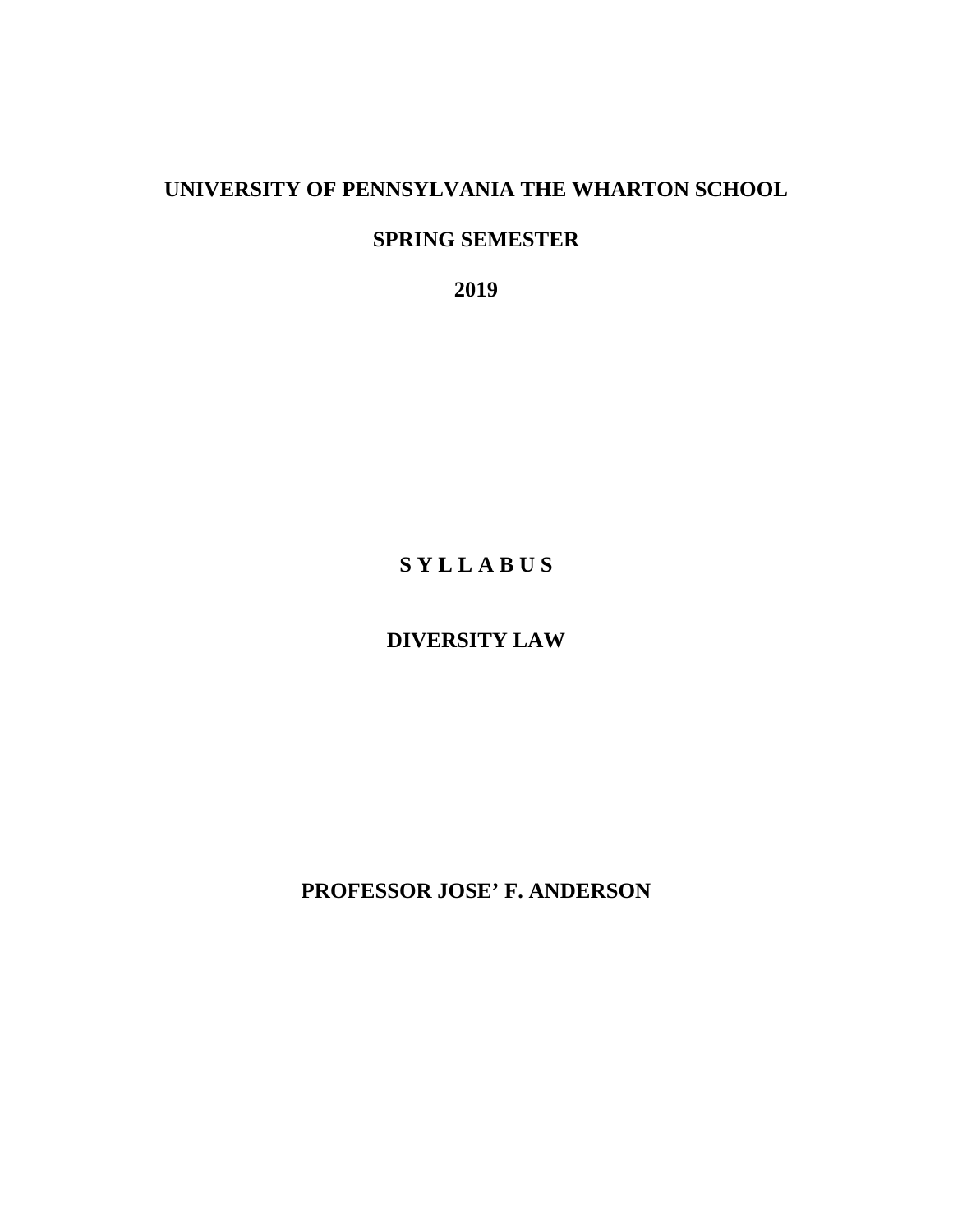## **COURSE DETAILS**

| Professor:              | Jose' F. Anderson                                                                   |
|-------------------------|-------------------------------------------------------------------------------------|
| Time:                   | Monday 3pm-6pm                                                                      |
| <b>Course Category:</b> | Lecture                                                                             |
| Classroom:              | <b>JMHH 340</b>                                                                     |
| <b>Office Hours:</b>    | Monday 12:30 pm-3pm (Huntsman Hall room 653)                                        |
|                         | University of Pennsylvania Law School<br>Room 653 phone: 215 898-9717 (Monday only) |
| Phone:                  | 410-837-4398 (Baltimore)                                                            |
| E-mail:                 | jfa2@wharton.upenn.edu                                                              |
| Secretary:              | Deborah Thompson 410 837-4635 (Baltimore)                                           |
| Office:                 | University of Baltimore School of Law<br>Room Angelos Law Center LC 1107            |

## **Texts:**

#### **Required**:

F. Michael Higginbotham, *RACE LAW: Cases, Commentary, and Questions* (Fourth Edition) (Durham: Carolina Academic Press, 2015). Available in hardback at the Penn (Barnes & Noble) Bookstore.

#### **Recommended for Research Papers:**

- Jill Abramson and Jane Mayer, *Strange Justice: The Selling of Clarence Thomas* (New York: Houghton Mifflin Company, 1994).
- Michelle Alexander, *The New Jim Crow: Mass Incarceration in the Age of Colorblindness* (New York: The New Press, 2010).
- Jack Bass, *Unlikely Heroes* (New York: Simon and Schuster, 1981).
- Derrick Bell, *Faces At the Bottom of the Well: The Permanence of Racism* (New York: Basic Books, 1992).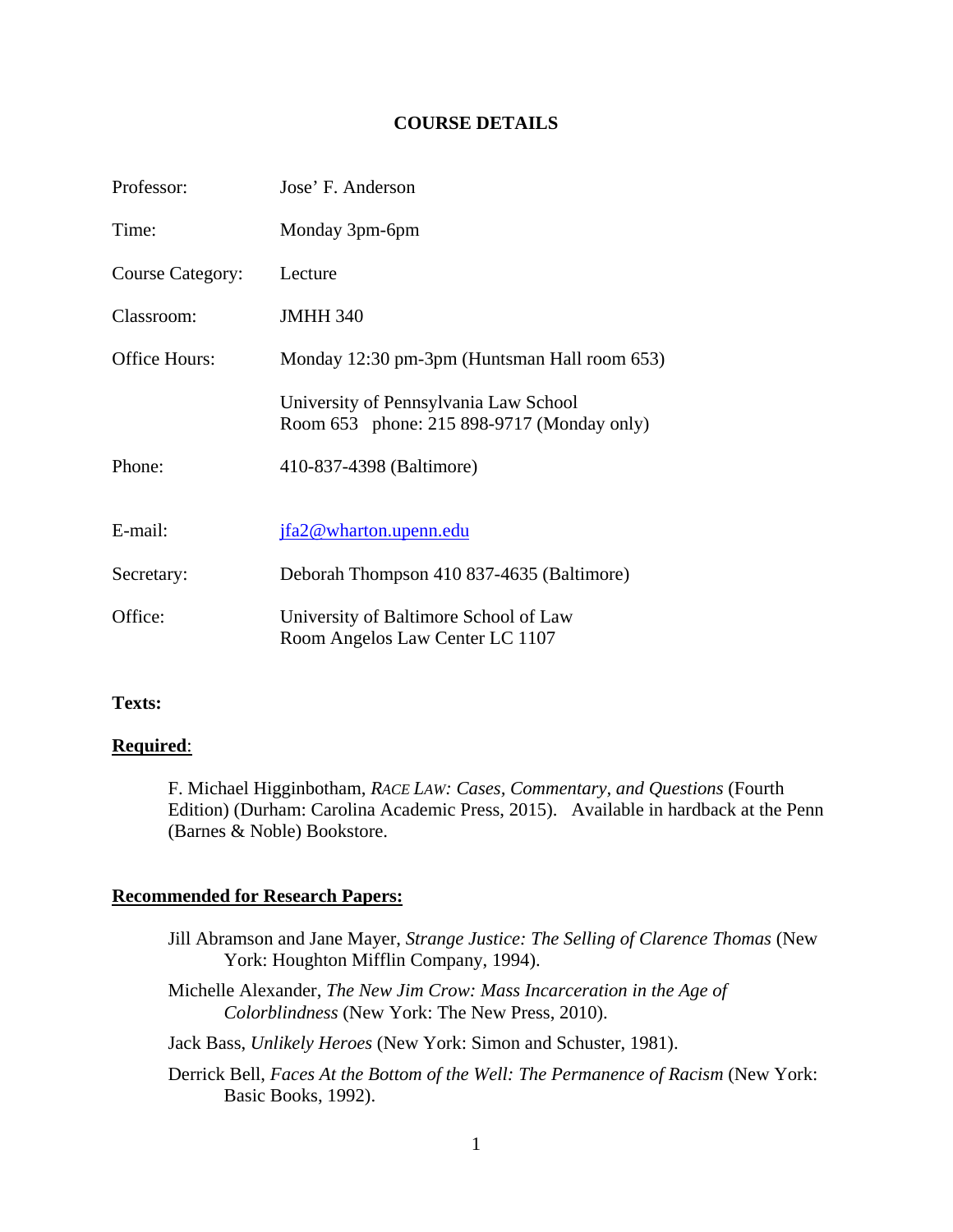- Mary Frances Berry, *Black Resistance/White Law* (New York: Appleton-Century-Crofts, 1971).
- John W. Blassingame, *The Slave Community* (New York: Oxford University Press, 1979).
- Paul Butler, *Let's Get Free: A Hip-Hop Theory of Justice* (New York: The New Press, 2009).
- Sheryl Cashin, *The Failures of Integration: How Race and Class are Undermining the American Dream* (New York: Public Affairs, 2004).
- Robert Cover, *Justice Accused: Antislavery and the Judicial Process* (New Haven: Yale University Press, 1975).
- James Crawford, *Hold Your Tongue: Bilingualism and the Politics of "English-Only"* (New York: Addison-Wesley Publishers, 1993).
- David Brion Davis, *The Problem of Slavery in the Age of Revolution* (Ithaca: Cornell University Press, 1975).
- Richard Delgado, *Critical Race Theory: The Cutting Edge* (Philadelphia: Temple University Press, 1995).
- Frederick Douglass, *The Life and Times of Frederick Douglass* (New York: Wordsworth Publishing Company, 1996).
- W.E.B. Du Bois, *John Brown* (New York: Random House, Inc., 2001).
- W.E.B. Du Bois, *The Suppression of the African Slave-Trade* (New York: Literary Classics of the United States, 1986).
- Christopher Edley, *Not All Black and White: Affirmative Action and American Values* (New York: Hill and Wang, 1996).
- Max Farrand, *The Framing of the Constitution* (New Haven: Yale University Press, 1966).
- Max Farrand, *The Records of the Federal Convention of 1787* (New Haven: Yale University Press, 1966).
- Don E. Fehrenbacher, *The Dred Scott Case, Its Significance In American Law and Politics* (New York: Oxford University Press, 1978).
- Eric Foner, *Reconstruction: America's Unfinished Revolution, 1863-1877* (New York: Harper & Row, 1988).
- John Hope Franklin and Loren Schweninger, *Runaway Slaves: Rebels on the Plantation*  (New York: Vintage Books, Random House, 1999).
- George Frederickson, *The Black Image in the White Mind* (New York: Harper & Row, 1971).
- Eugene Genovese, *Roll, Jordan, Roll: The World the Slaveholders Made* (New York: Vintage Books, Random House, 1975).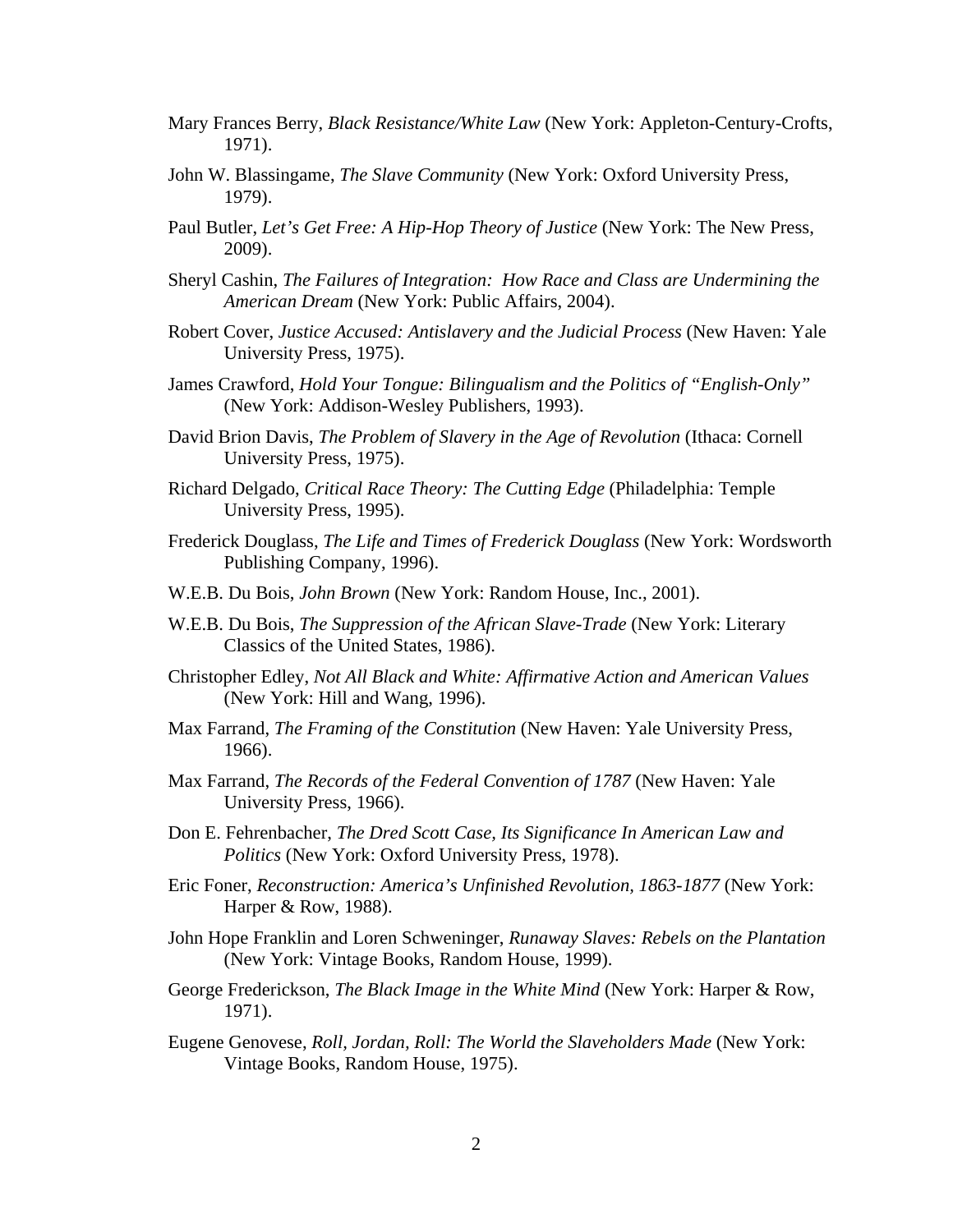- Joseph Graves, *The Emperor's New Clothes: Biological Theories of Race at the Millennium* (New Brunswick: Rutgers University Press, 2002).
- Ariela Gross, *What Blood Won't Tell: A History of Race on Trial in America* (Boston: Harvard University Press, 2010).
- Lani Guinier, *The Tyranny of the Majority: Fundamental Fairness In Representative Democracy* (New York: The Free Press, 1994).
- Ian Haney-Lopez, *White By Law: The Legal Construction of Race* (New York: New York University Press, 1996).
- Morton Horwitz, *The Warren Court and the Pursuit of Justice* (New York: Hill and Wang, 1998).
- Gerald David Jaynes and Robin M. Williams, Jr., eds., *A Common Destiny: Blacks and American Society* (Washington D.C.: National Academy Press, l989).
- Kevin Johnson, *Mixed Race America and the Law* (New York: New York University Press, 2002).
- Howard Jones, *Mutiny on the Amistad* (New York: Vintage Books, Random House, 1987).
- Winthrop Jordan, *White Over Black: American Attitudes Toward the Negro, 1550-1812* (Chapel Hill: University of North Carolina Press, 1968).
- Robert Kaczorowski, *The Politics of Judicial Interpretation: The Federal Courts, Department of Justice and Civil Rights, 1866-1876* (Philadelphia: University of Pennsylvania Press, 1985).
- Randall Kennedy, *Race, Crime, and the Law* (New York: Pantheon Books, Random House, 1997).
- Richard Kluger, *Simple Justice* (New York: Vintage Books, Random House, 1977).
- Charles Lane, *The Day Freedom Died: The Colfax Massacre, The Supreme Court, and the Betrayal of Reconstruction* (New York: Henry Holt and Company, 2008).
- Leon Litwack, *North of Slavery* (Chicago: University of Chicago Press, 1961).
- James Loewen, *Lies My Teacher Told Me: Everything Your American History Textbook Got Wrong* (New York: Touchstone Books, Simon and Schuster, 2007).
- James Loewen, *Sundown Towns: A Hidden Dimension of American Racism* (New York: Touchstone Books, Simon and Schuster, 2008).
- Rayford Logan, *The Betrayal of the Negro From Rutherford B. Hayes To Woodrow Wilson* (New York: MacMillan, 1970).
- Hazel Markus and Paula Moya, eds., *Doing Race: 21 Essays for the 21st Century* (New York: W.W. Norton and Company, 2010).
- Mari Matsuda, et al., *Words That Wound: Critical Race Theory, Assaultive Speech, and the First Amendment* (Boulder: Westview Press, 1993).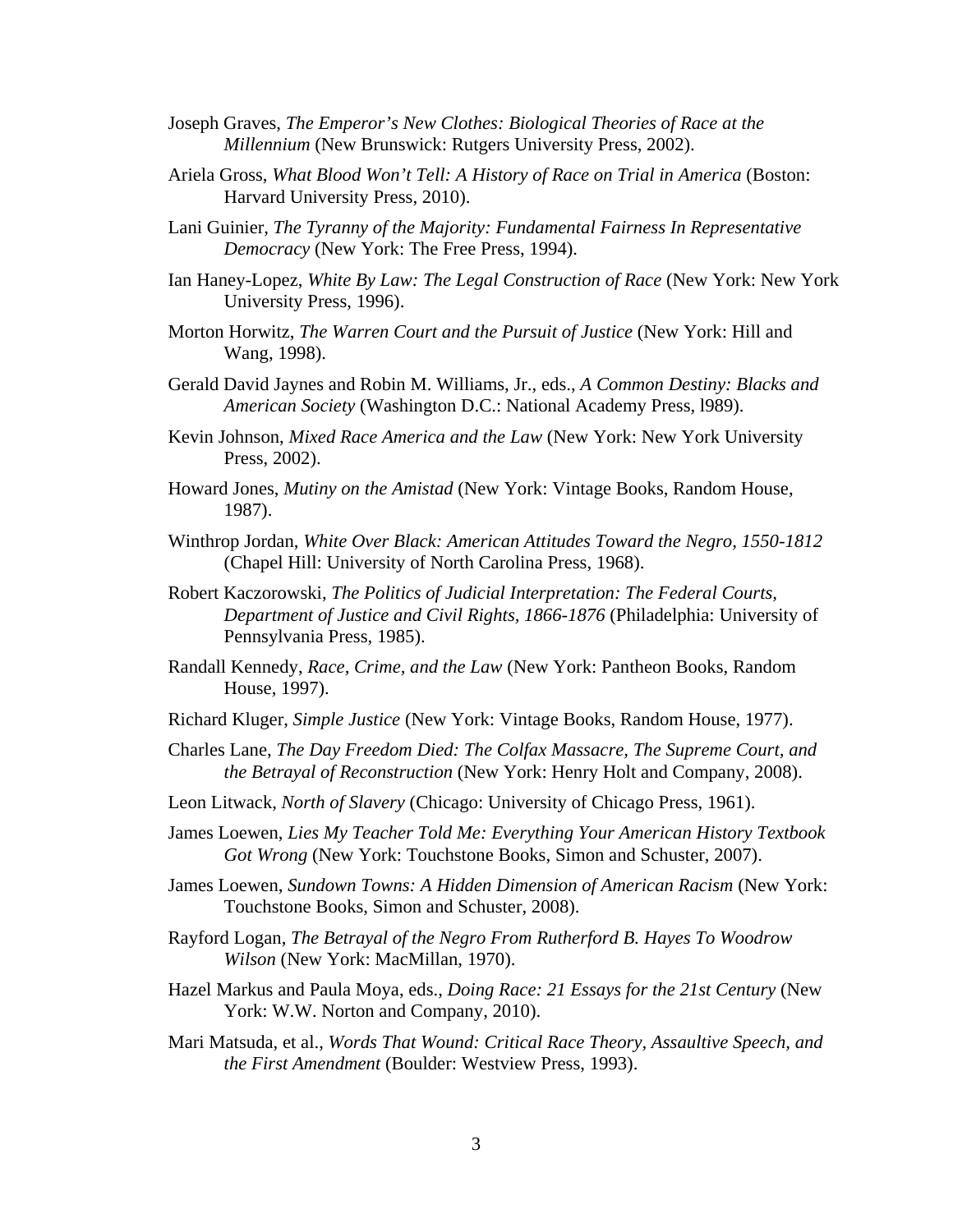- Genna Rae McNeil, *Groundwork: Charles Hamilton Houston and the Struggle for Civil Rights* (Philadelphia: University of Pennsylvania Press, 1983).
- Loren Miller, *The Petitioners* (New York: Pantheon Books, Random House, 1966).
- Rachel Moran, *Interracial Intimacy: The Regulation of Race and Romance* (Chicago: University of Chicago Press, 2001).
- Edmund S. Morgan, *American Slavery, American Freedom: The Ordeal of Colonial Virginia* (New York: W.W. Norton and Company, 1975).
- Toni Morrison and Claudia Lacour, eds., *Birth of a Nationhood: Gaze, Script, and Spectacle in the O.J. Simpson Case* (New York: Pantheon Books, Random House, 1997).
- Gunnar Myrdal, *An American Dilemma* (New York: Pantheon Books, Random House, 1975).
- Nell Painter, *The History of White People* (New York: W.W. Norton and Company, 2010).
- James Patterson, *Brown v. Board of Education: A Civil Rights Milestone and Its Troubled Legacy* (New York: Oxford University Press, 2001).
- Orlando Patterson, *Slavery and Social Death* (Cambridge: Harvard University Press, 1982).
- Orlando Patterson, *Freedom in the Making of Western Culture* (New York: Basic Books, 1991).
- Randall Robinson, *The Debt: What America Owes To Blacks* (New York: Penguin Putnam, 2000).
- J.A. Rogers, *Sex and Race: A History of White, Negro, and Indian Miscegenation in the Two Americas* (St. Petersburg: Helga M. Rogers, 1989).
- Girardeau Spann, *The Law of Affirmative Action* (New York: New York University Press, 2000).
- Kenneth Stampp, *The Peculiar Institution: Slavery in the Ante-Bellum South* (New York: Alfred A. Knopf, 1967).
- Frank Tannenbaum, *Slave and Citizen: The Negro in the Americas* (New York: Vintage Books, Random House, 1946).
- Mark Tushnet, *The American Law of Slavery 1810-1860: Considerations of Humanity and Interest* (Princeton: Princeton University Press, 1981).
- Gilbert Ware, *William Hastie, Grace Under Pressure* (New York: Oxford University Press, 1984).
- Gilbert Ware, ed., *From the Black Bar: Voices For Equal Justice* (New York: Capricorn Books, G.P. Putnam & Sons, 1976).
- Robert Weaver, *The Negro Ghetto* (New York: Russell & Russell, 1967).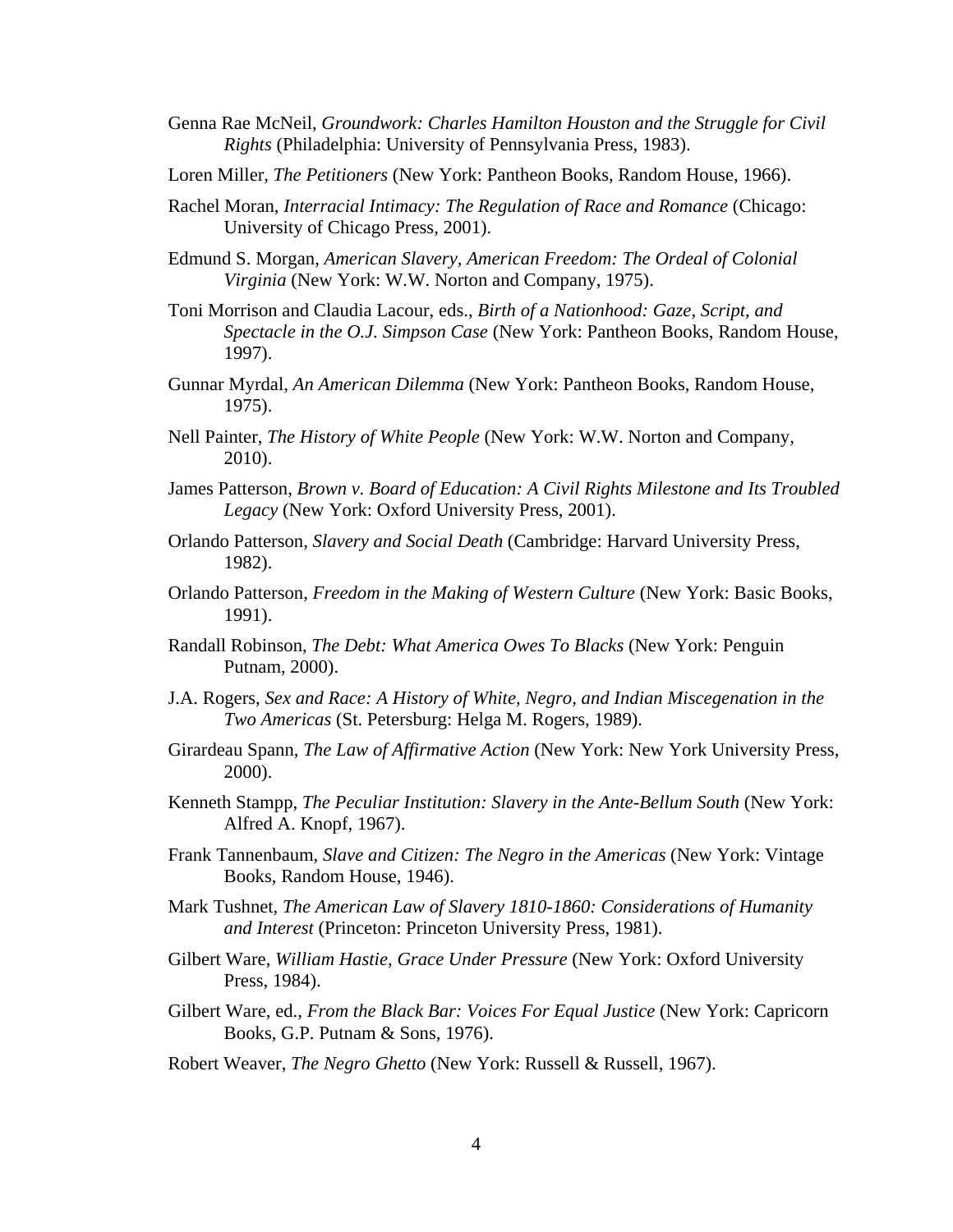- David Wilkins, *American Indian Sovereignty and the United States Supreme Court: The Masking of Justice* (Austin: The University of Texas Press, 1997).
- William Julius Wilson, *The Declining Significance of Race* (Chicago: University of Chicago Press, l978).
- William Julius Wilson, *The Truly Disadvantaged: The Inner City, The Underclass and Public Policy* (Chicago: University of Chicago Press, 1987).
- William Julius Wilson, *When Work Disappears: The World of the New Urban Poor* (New York: Vintage Books, Random House, 1997).
- C. Vann Woodward, *The Strange Career of Jim Crow* (New York: Oxford University Press, 1982).
- Frank H. Wu, *Yellow: Race In America Beyond Black And White* (New York: Basic Books, 2001).

#### **COURSE REQUIREMENTS**

Race Law is a one-credit course. Class attendance is mandatory. Students who miss more than two class sessions unexcused, may not be permitted submit a paper. I need to stay informed if you have issues that prevent your attendance. Students are required to write a research paper in partial fulfillment of the course requirements. The paper must have a length of not less than 20 pages plus endnotes and must be typed and double-spaced. Students may use endnotes or footnotes, whichever they prefer. Those using footnotes should take this into consideration in satisfying suggested page-length guidelines for their papers.

Students may write on any topic of their choice as long as it is within the scope of the subject matter of the course. Students must discuss their research topics with and get approval for them from Professor Anderson. Individual topic discussion meetings may be arranged and a list of possible topics will be made available. Students are strongly encouraged to develop their own topic or a diversity issue. Topics selected from this list receive automatic approval without request. By the first month of class paper due dates will be established. The date is usually the Friday after the last class session by 3:00 p.m. Late papers will be accepted but will be reduced by one full letter-grade.

Generally, the assigned materials will be read by the entire class. Each student will take part in a case presentation group which will be part of their class participation grade.

#### **COURSE DESCRIPTION**

The course will examine the use of the law both to perpetuate and eradicate racial injustice in the United States from the inception and rise of slavery during the colonial period through the racial desegregation decision of the United States Supreme Court in *Brown v. Board of Education* in 1954 to the present. The goals of the course are to achieve an understanding of the role of law in its social context, especially with regard to the use of legal institutions and law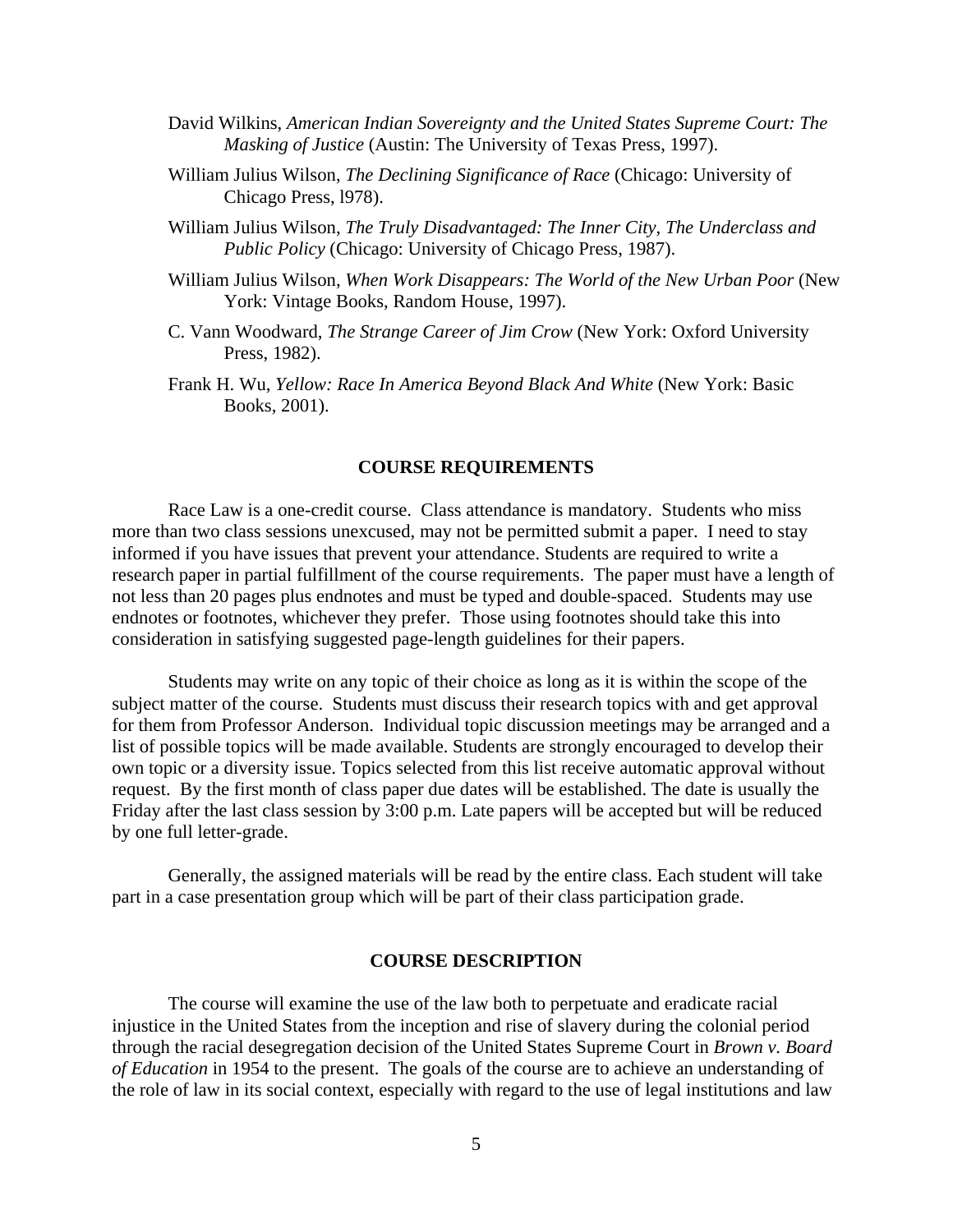in the creation and maintenance of systems of racial injustice; and, as a corollary, to examine the potential and limits of the use of law (especially litigation) as a tool for social change.

The course will begin with an examination of the analytical framework for the study of race and the law. Two subjects will be covered; racial prejudice and race classification.

The course will then focus on the role of law in the introduction and development of the slave system. The subsequent expansion and entrenchment of the institution of slavery in the new nation will be examined next through a case and statutory study of antebellum slavery law. Several cases from various northern courts will be studied as well. The major institutions focused upon will be the state courts and the state legislatures with regard to their role in the preclusion or allowance of traditional family relations, educational options, due process in the courts, and other "rights" for slaves and free blacks.

We will also explore the political debates and the handling of the slavery issue in the formulation of those documents central to the federal government, e.g., the Declaration of Independence, the Articles of Confederation, and the Constitution. In addition, we will look at the federal judiciary's treatment of slavery and the status of blacks.

The foci will not be limited merely to the rules of law adopted by the courts or the legislatures. A major issue for exploration will be the values and priorities of the individuals in power and a probing of how these values and principles affected their choice of options and the rules of law adopted. We will analyze the "prejudices which judges share" as suggested by Oliver Wendell Holmes when he wrote:

> The life of the law has not been logic: it has been experience. The felt necessities of the time, the prevalent moral and political theories, intuitions of public policy, avowed or unconscious, *even the prejudices which judges share with their fellow-men*, have had a good deal more to do than the syllogism in determining the rules by which men should be governed. (Emphasis added)

During the latter-half of the course, we will follow the role of American law in the attempted eradication of racial segregation and discrimination against African Americans, Asian Americans, Latinos/as, and American Indians, concentrating predominantly on their treatment by the Congress and the Supreme Court. Thus, the inquiry will focus on the successes as well as the failures of American legal institutions during the nineteenth and twentieth centuries and includes examination of the passage and subsequent judicial interpretation of the Thirteenth and Fourteenth Amendments. Subjects covered include citizenship, sovereignty, transportation, housing, education, marriage, employment, business, voting, and the criminal justice system. By applying our understanding of the magnitude and nature of slavery gained from earlier study, students may better comprehend what the amendments were designed to eliminate and evaluate the nature and extent of the legal system's endeavors in this regard.

Next, the course will examine Supreme Court confirmation controversies involving race. The course will also examine ongoing controversies involving race with specific focus on the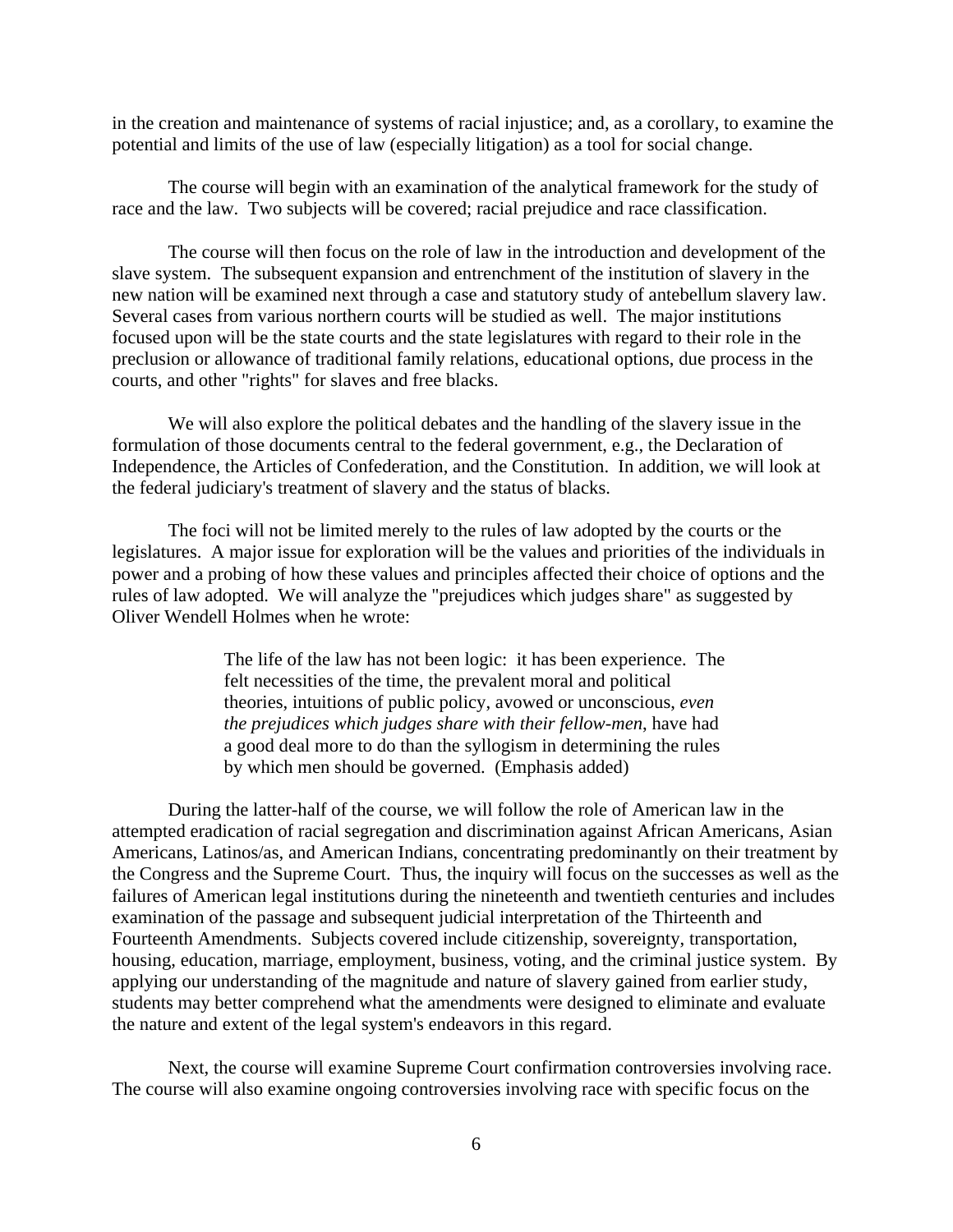administration of justice, critical race theory, hate speech, and the Official English Movement.

The course will conclude with an examination a discussion of "hot topics," and a summary session on race and the future of America.

The rationale for this course was developed by the late Judge A. Leon Higginbotham, Jr., Chief Judge Emeritus of the United States Court of Appeals for the Third Circuit, in his book, IN THE MATTER OF COLOR, and in the following articles: "Racism and the Early American Legal Process, 1619-1896," 407 ANNALS (May 1973); 1-17; Book Review of *Race, Racism and American Law*, by Derrick A. Bell, Jr., in the *University of Pennsylvania Law Review*, Vol. 122, No. 4 (April 1974); "The Impact of the Declaration of Independence," *Crisis Magazine* (Winter 1975): 82; "To the Scale and Standing of Men," *The Journal of Negro History*, Volume LX, No. 3 (July 1975): 347; "From Racism to Affirmative Action--Will Universities Span the Gap?," *Black Law Journal*, Vol. 4, No. 2 (1975): 230; "Dream of Freedom," *Journal of Human Relations* 13 (1965): 166-77; "From Presidential Fact Finding Commissions to Justice for Blacks - Can We Bridge the Gap?," *Pursuit of a Culture and Human Dignity*, Scholars/Statesmen Lecture Series, No. 2, Dillard University, 1970-71; "What Kind of Vaccine?," *American Journal of Pharmacy* 143 (1971): 78-80; "As If Bound With Them," *The Hourglass* 4 (1971); "The Black Prisoner, America's Caged Canary," contained in *Violence: The Crisis of American Confidence*, edited by Hugh Davis Graham (Baltimore: Johns Hopkins Press, 1971): 103-125; "Channel Change Through Law - Reason," *Texas Southern University Law Review* 2 (1971): 180-186; "Racism and the American Legal Process: Many Deeds Cry Out to be Done," *Progress in Africa and America*, Scholars/Statesmen Lecture Series, No. 3, Dillard University, 1971-72; "Dream Deferred," *Crime and Delinquency* 18 (1972): 30-34; "The Priority of Human Rights in Court Reform," address delivered at the National Conference on the Causes of Popular Dissatisfaction with the Administration of Justice, St. Paul, Minnesota, April 7-9, 1976, contained in *Federal Rules Decisions* 70: 134-58; "The Relevance of Slavery: Race and the American Legal Process," *Notre Dame Lawyer* 54 (1978): 171-80; "Is Slavery Relevant to Corrections Today?," *Corrections Today* 41 (1979): 8; Foreword to "Roles of the Black Lawyer: A Symposium," *Black Law Journal* 7 (1981): 1-4; Foreword to *Blacks in the Law: Philadelphia and the Nation*, by Geraldine Segal (Philadelphia: University of Pennsylvania Press, 1983); and Foreword to *Groundwork: Charles Hamilton Houston and the Struggle for Civil Rights*, by Genna Rae McNeil (Philadelphia: University of Pennsylvania Press, 1983).

Critical reviews of IN THE MATTER OF COLOR appear in: *The New York Times Book Review*, Sunday, June 18, 1978 (by Eugene Genovese); *ABA Journal* 64 (1978): 693-97; *Brooklyn Law Review* 46 (1979-80): 167-73; *Harvard Journal of Legislation* 16 (1979): 269-73; *Harvard Law Review* 92 (1979): 1391-94; *Howard Law Journal* 23 (1980): 141-47; *John Marshall Journal* 12 (1979): 731-37; *Maryland Law Review* 39 (1980): 652-56; *Notre Dame Lawyer* 54 (1978): 181-98; *Seton Hall Law Review* 9 (1978): 621-24; *Southwestern University Law Review* 11 (1979): 749-53; *Texas Law Review* 56 (1980): 1319-29; *University of Chicago Law Review* 45 (1978): 906-18; and *University of Pennsylvania Law Review* 127 (1979): 1475- 82.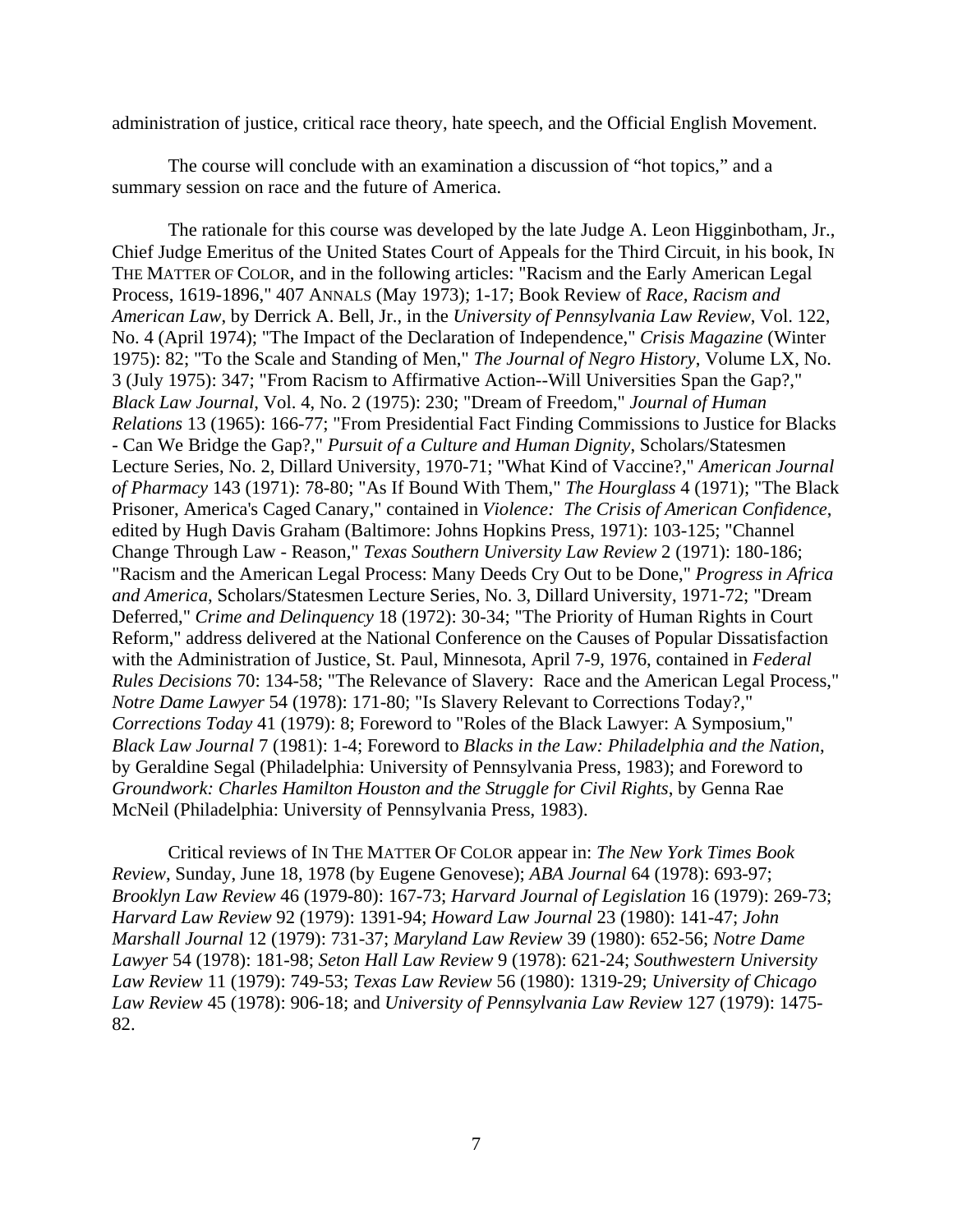#### **SCHEDULE OF CLASSES**

**Session #1: OVERVIEW**: Discussion of the course subject-matter and requirements (Syllabus pp. 1-20; Race Law (Dedication, Foreword, Preface, History Timeline, and Introduction), pp. v-vi, xxxi-xlvii, 3-4, 771-780. Pp. 756-757 (The Fugitive Slave Act (1793). (Please read this material prior to the initial session).

## **PART ONE — ANALYSIS AND FRAMEWORK**

#### **THE RACIAL PREJUDICES THAT JUDGES SHARE**

*State v. Mann* (1829) (Race Law pp. 4-26) (read carefully pp. 5-7) (please read this material prior to the initial session)

## **Session #2: RACE CLASSIFICATION**

 The Nature of Race, Definitions of Race, and Myths of Racial Purity (Race Law pp. 26-53)

*People v. Hall* (1854) (Race Law pp. 72-99) (read carefully pp. 53-66)

#### **PART TWO — SLAVERY**

## **Session #3: THE COLONIAL EXPERIENCE WITH SLAVERY AND FREE BLACKS**  The Earliest Protest Against Slavery (1688) (Race Law pp. 751-752)

#### **SLAVERY, FREE BLACKS, AND THE AMERICAN REVOLUTION**

 Declaration of the Causes and Necessity of Taking Up Arms (1775) (Race Law pp. 752-753)

 Declaration of Independence (1776) (Race Law pp. 753-756)

#### **SLAVERY, FREE BLACKS, AND THE CONSTITUTION**

 The Articles of Confederation (1781) (Race Law pp. 754-755)

 The Constitution (1789) (Race Law pp. 101-114, 736-737, 740, 743) (read carefully pp. 102-106)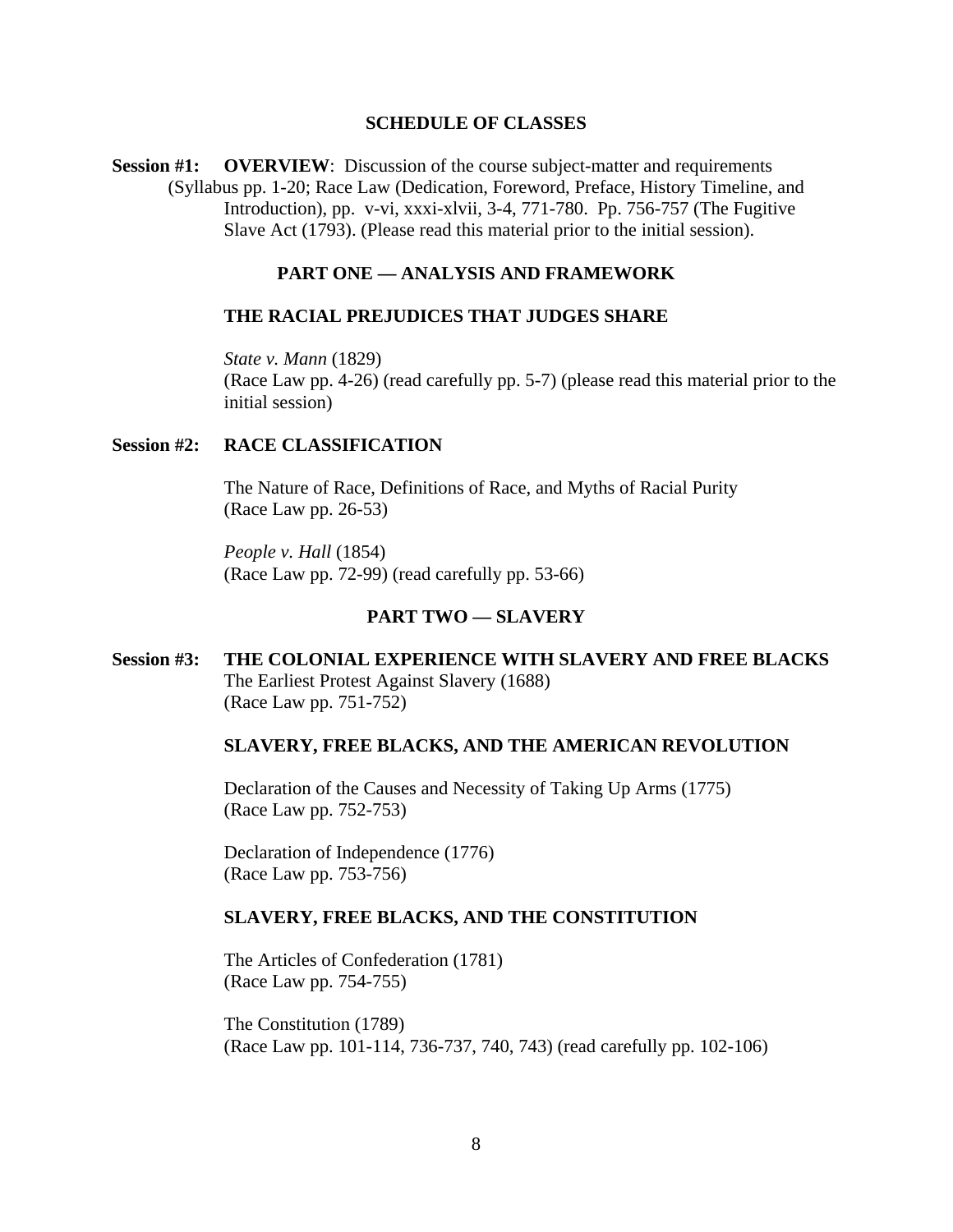## **Session #4: THE NORTHERN APPROACH TO FREE BLACKS (Connecticut and Massachusetts)**

 *Crandall v. The State of Connecticut* (1834) (Race Law pp. 114-129, 743) (read carefully pp. 120-129)

 *Roberts v. The City of Boston* (1850) (Race Law pp. 129-136) (read carefully pp. 133-135)

## **THE SOUTHERN APPROACH TO SLAVERY AND FREE BLACKS (Virginia)**

 *Hudgins v. Wrights* (1806) (Race Law pp. 102 - 107

 *Souther v. The Commonwealth* (1851) (Race Law pp. 107-117)

## **Session #5: SLAVERY, FREE BLACKS, AND THE UNITED STATES SUPREME COURT**

 *United States v. The Amistad* (1840) (Race Law pp. 117-126)

 *Prigg v. The Commonwealth of Pennsylvania* (1842) (Race Law pp. 126-140)

 *Dred Scott v. Sandford* (1857) (Race Law pp. 140-173)

 Northwest Ordinance (1787) (Race Law pp. 754-755)

 Fugitive Slave Act (1793) (Race Law pp. 756-757)

 The Missouri Compromise (1820) (Race Law pp. 757-758)

 The Fugitive Slave Act (1850) (Race Law pp. 758-760)

## **THE BEGINNING OF THE END OF SLAVERY**

*The Case of John Brown* (1859) Race Law 173-180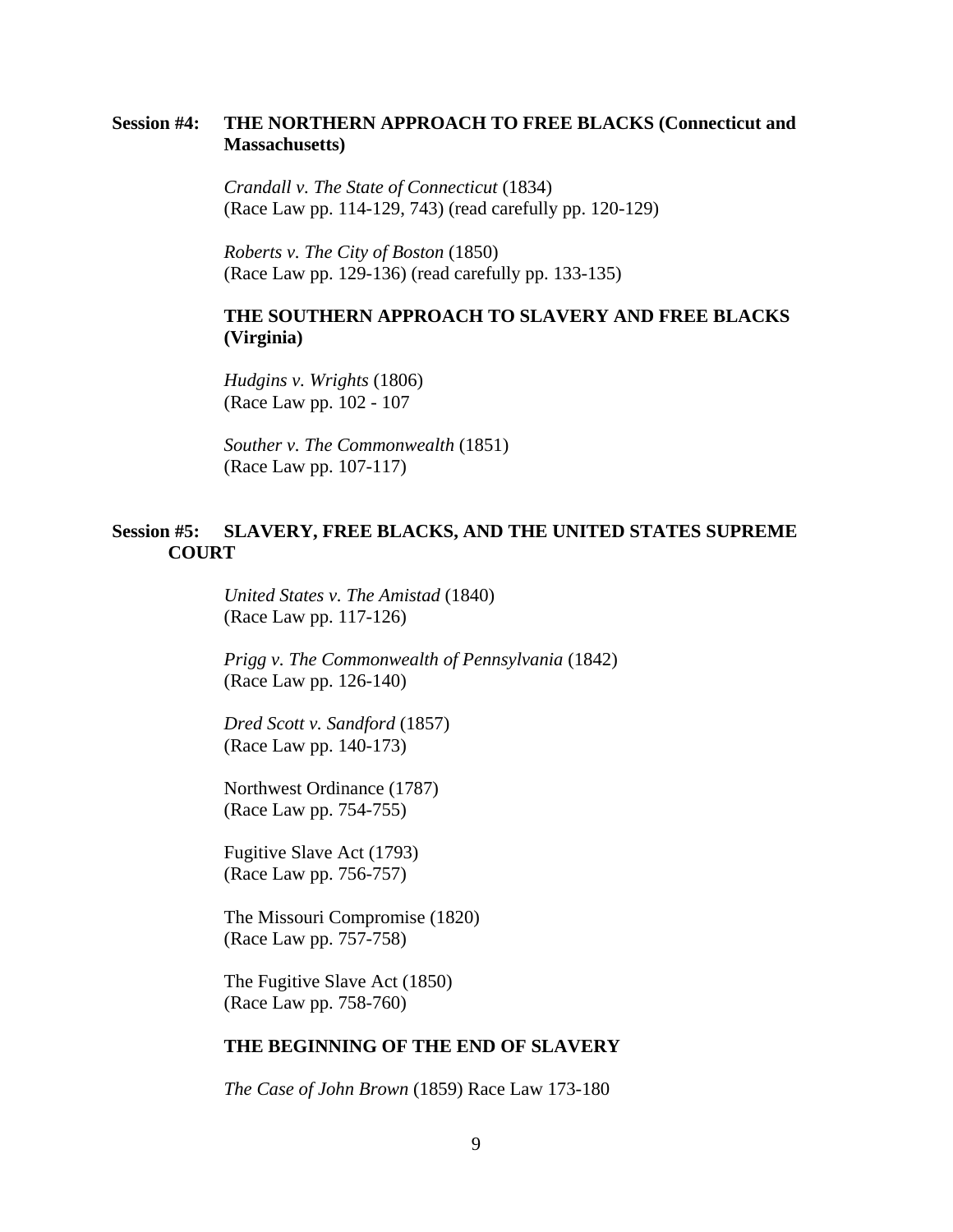#### **PART THREE — RECONSTRUCTION, CITIZENSHIP, AND SOVEREIGNTY**

### **Session #6: THE SUPREME COURT'S BETRAYAL OF RECONSTRUCTION**

 The Emancipation Proclamation (1863) (Race Law pp. 759-760)

 The Freedmen's Bureau (1865) (Race Law pp. 760-761)

 Apology for Slavery (2009) (Race Law pp. 771-773)

 *The Slaughterhouse Cases* (1873) (Race Law pp. 202-233)

 *United States v. Cruikshank* (1875) (Race Law pp. 233-259)

 The Black Code (1865) (Race Law pp. 761-764)

 *The Civil Rights Cases* (1883) (Race Law pp. 238-259)

#### **Session #7: RACE AND CITIZENSHIP**

 *Ozawa v. United States* (1922) (Race Law pp. 259-264)

 *United States v. Bhagat Singh Thind* (1923) (Race Law pp. 264-270)

 *People v. De La Guerra* (1870) (Race Law pp. 270--276)

 *Chae Chan Ping v. United States* (1889) (Race Law pp. 272-276)

 *United States v. Wong Kim Ark* (1898) (Race Law pp. 276-280)

 *Korematsu v. United States* (1944) (Race Law pp. 280-300)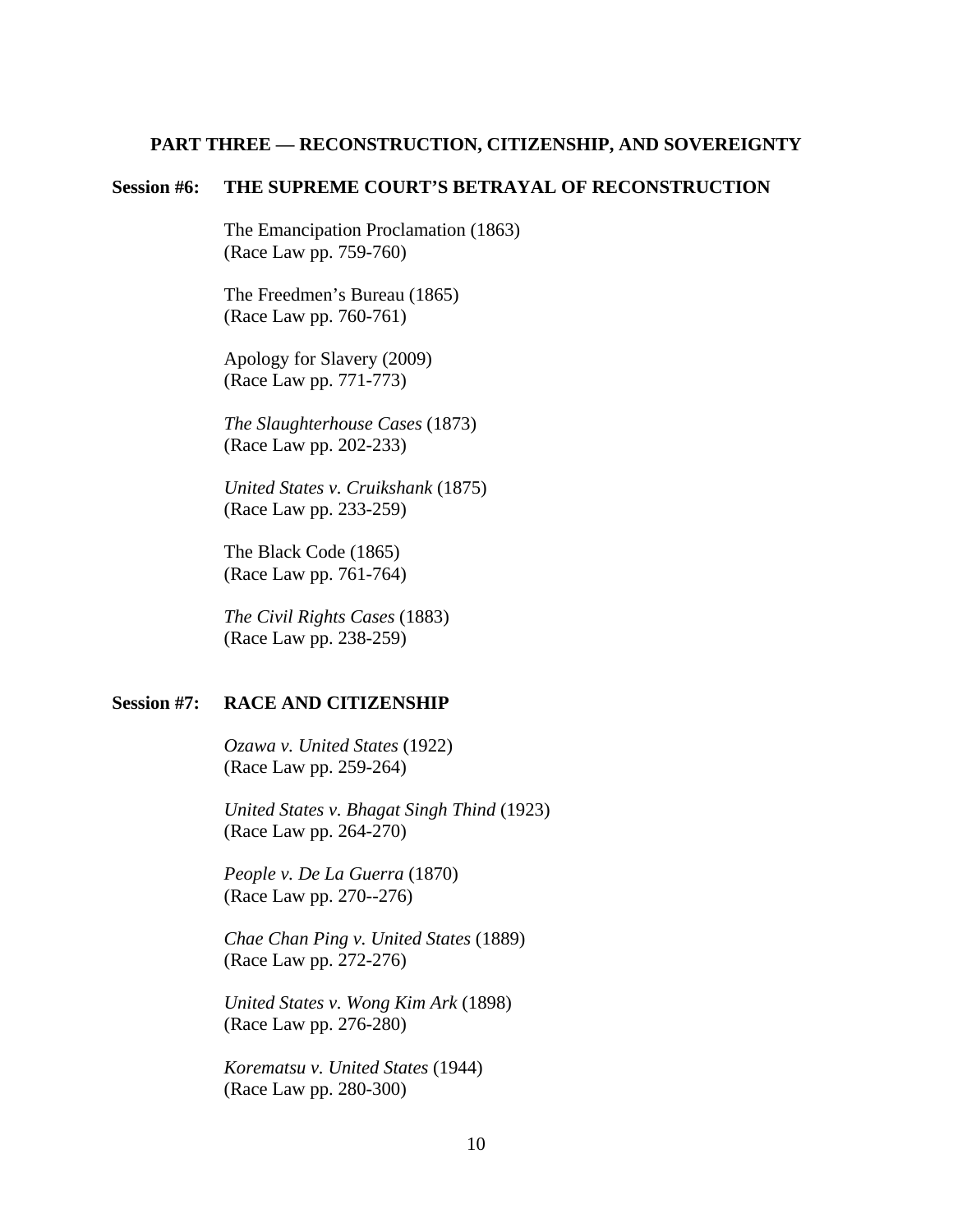#### **RACE, AMERICAN INDIANS, AND SOVEREIGNTY**

 *Johnson and Graham's Lessee v. McIntosh* (1823) (Race Law pp. 300-306)

 Indian Removal Act (1830) (Race Law pp. 764-765)

 *The Cherokee Nation v. The State of Georgia* (1831) (Race Law pp. 306-319

*Elkins v. Wilkins*, (Race Law 319-334).

### **PART FOUR — SEGREGATION**

### **Session #8: CREATING THE SEPARATE BUT EQUAL DOCTRINE**

 *Strauder v. West Virginia* (1880) (Race Law pp. 335-340) (read carefully pp. 335-339)

 *Plessy v. Ferguson* (1896) (Race Law pp. 340-358) (read carefully pp. 344-355)

#### **EXPANDING THE SEPARATE BUT EQUAL DOCTRINE**

 *Berea College v. Commonwealth of Kentucky* (1908) (Race Law pp. 359-371) (read carefully pp. 359-362)

### **Session #9: LIMITING THE SEPARATE BUT EQUAL DOCTRINE: RACIAL SEGREGATION AND HOUSING**

 *Buchanan v. Warley* (1917) (Race Law pp. 372-385) (read carefully pp. 378- 385)

## **LIMITING THE SEPARATE BUT EQUAL DOCTRINE: RACIAL SEGREGATION AND INTERSTATE COMMERCE**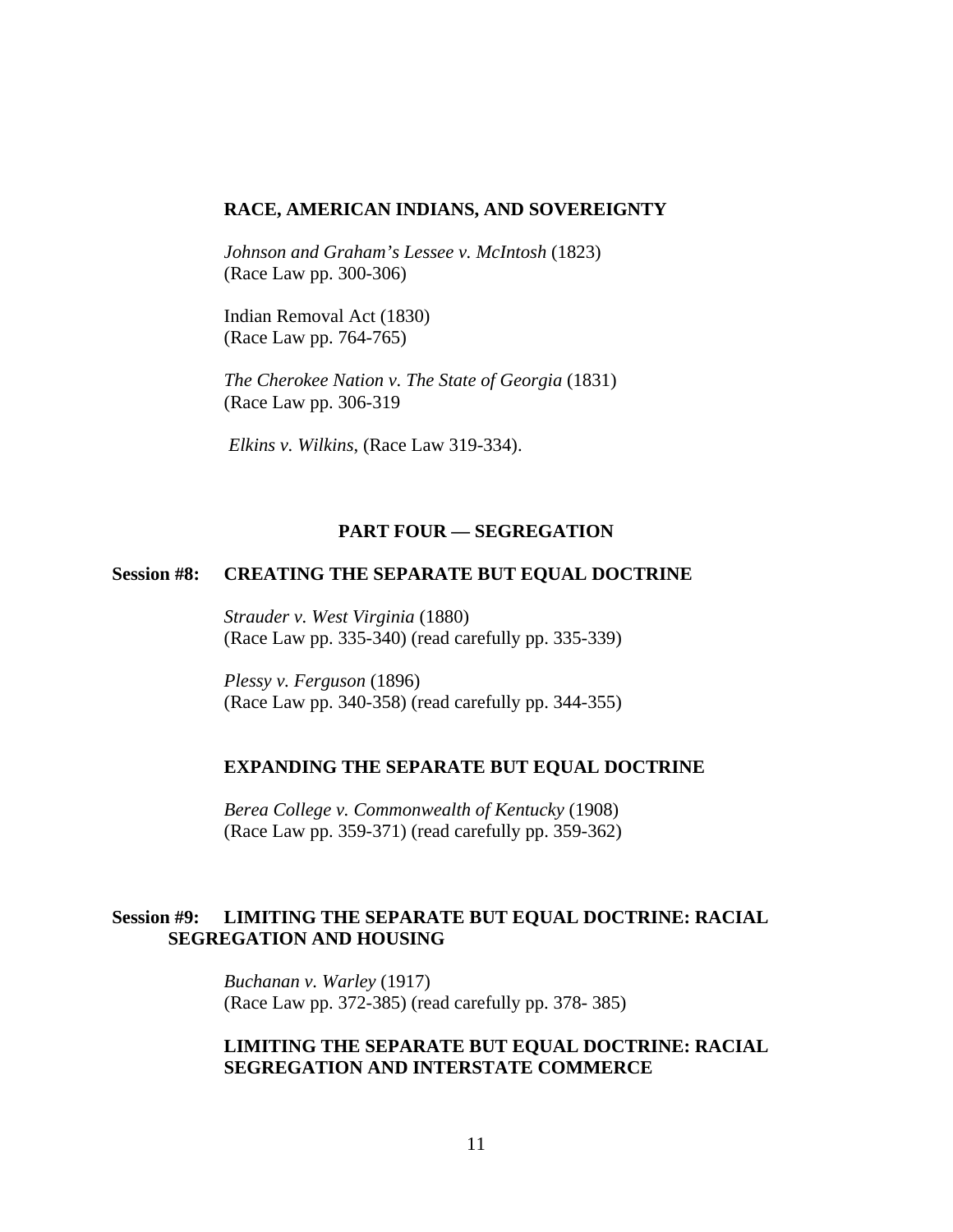*Morgan v. Commonwealth of Virginia* (1946) (Race Law pp. 385-395)

## **LIMITING THE SEPARATE BUT EQUAL DOCTRINE: RACIAL SEGREGATION AND STATE ACTION**

 *Shelley v. Kraemer* (1948) (Race Law pp. 395-402)

#### **INTERPRETING THE SEPARATE BUT EQUAL DOCTRINE**

 *Cumming v. County Board of Education* (1899) (Race Law pp. 406-415)

 *Gong Lum v. Rice* (1927) (Race Law pp. 415-419)

 *Hernandez v. Texas* (1954) (Race Law 420-439)

#### **Session #10: APPLYING THE SEPARATE BUT EQUAL DOCTRINE**

 *Missouri ex rel. Gaines v. Canada* (1938) (Race Law pp. 438-445)

 *McLaurin v. Oklahoma State Regents for Higher Education* (1950) (Race Law pp. 445-448)

 *Sweatt v. Painter* (1950) (Race Law pp. 448-453)

#### **ENDING STATE-MANDATED SEGREGATION**

 *Brown v. Board of Education (Brown I)* (1954) (Race Law pp. 453-463)

#### **APPLYING THE** *BROWN* **RATIONALE**

 *Loving v. Virginia* (1966) (Race Law pp. 463-471)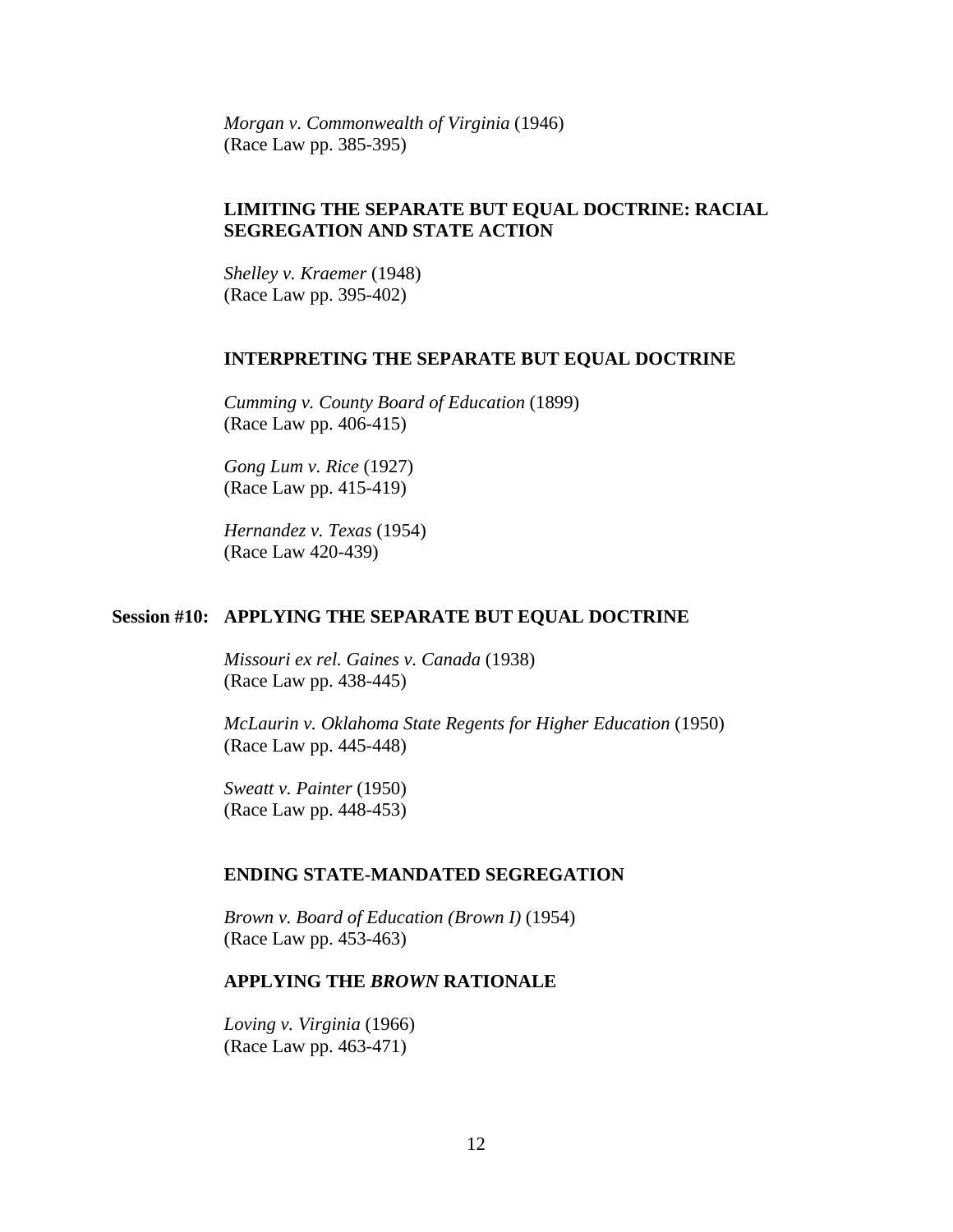### **PART FIVE — ATTEMPTED ERADICATION OF INEQUALITY**

#### **Session #11: RACE-CONSCIOUS REMEDIES**

 Executive Order 8802 (1941) (Race Law pp. 765-766)

 *Brown v. Board of Education (Brown II)* (1955) (Race Law pp. 473-482)

 *Milliken v. Bradley* (1974) (Race Law pp. 482- 495)

 Civil Rights Act (1964) (Public Accommodations) (Race Law p. 766)

 Civil Rights Act (1964) (Federally Assisted Programs) (Race Law p. 766)

 Fair Housing Act (1968) (Housing) (Race Law pp. 767-768)

 *Adarand Constructors Company v. Pena* (1995) (Race Law pp. 499-508)

 *Grutter v. Bollinger* (2003) (Race Law pp. 508-527)

 *Parents Involved in Community Schools v. Seattle School District Number 1* (2007) (Race Law pp. 527-541)

*Fisher v. Texas* (2013) (Race Law pp.540-547)

*Schutte v. Coalition to Defend Affirmative Action* (2014) (pp. 548-570)

#### **Session #12: MAINTAINING RACIAL INEQUITY**

 *Washington v. Davis* (1976) (Race Law pp. 570-575)

 *Batson v. Kentucky* (1986) (Race Law pp. 577-583)

 *McCleskey v. Kemp* (1987) (Race Law pp. 583-589)